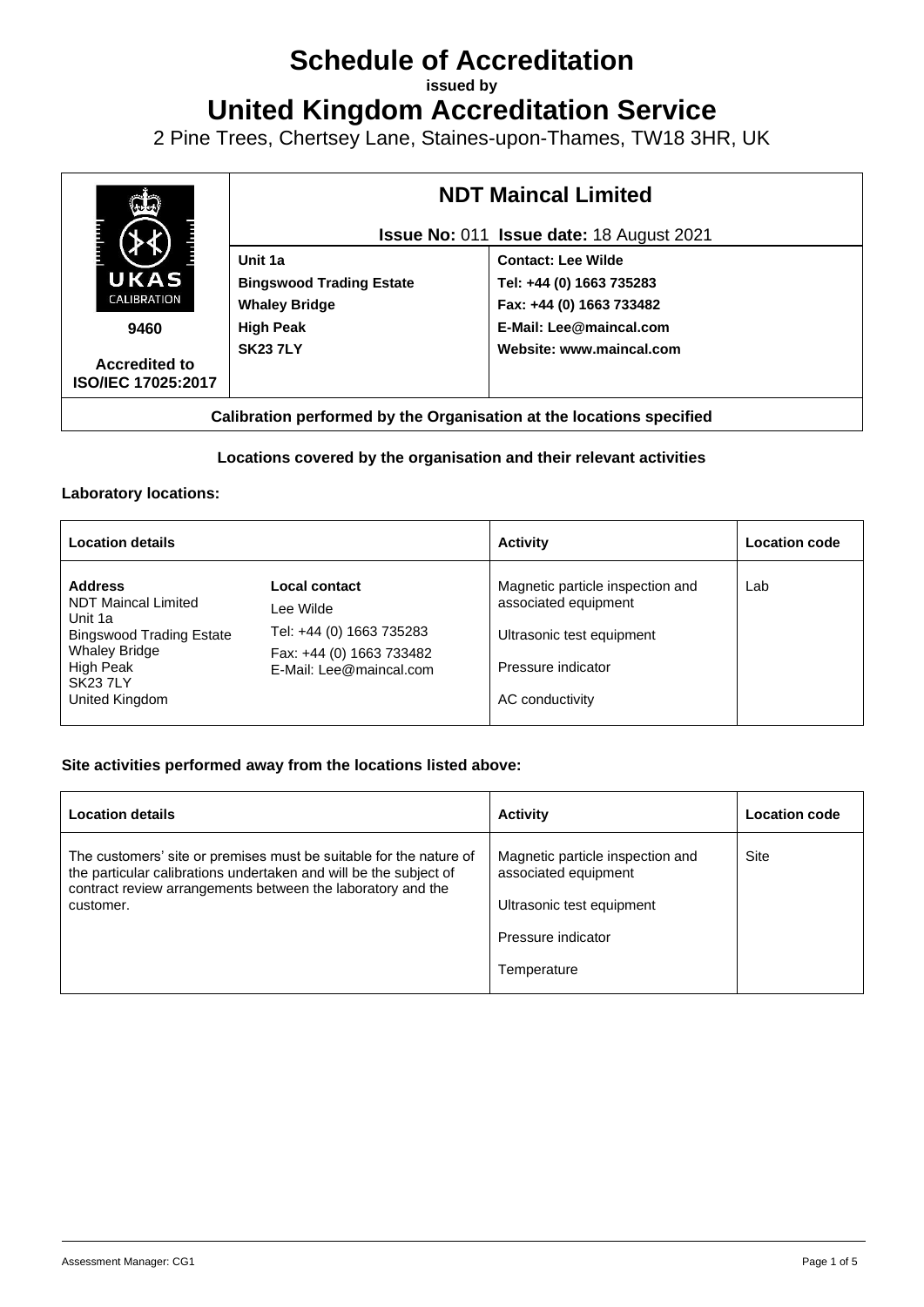|                                                                                   |                                                                                                                     | <b>Schedule of Accreditation</b><br>issued by    | <b>United Kingdom Accreditation Service</b><br>2 Pine Trees, Chertsey Lane, Staines-upon-Thames, TW18 3HR, UK |                  |
|-----------------------------------------------------------------------------------|---------------------------------------------------------------------------------------------------------------------|--------------------------------------------------|---------------------------------------------------------------------------------------------------------------|------------------|
| S<br><b>CALIBRATION</b><br>9460<br><b>Accredited to</b>                           | <b>Issue No: 011</b>                                                                                                | <b>NDT Maincal Limited</b>                       | <b>Issue date: 18 August 2021</b>                                                                             |                  |
| ISO/IEC 17025:2017                                                                | Calibration performed by the Organisation at the locations specified                                                |                                                  |                                                                                                               |                  |
|                                                                                   |                                                                                                                     |                                                  |                                                                                                               |                  |
|                                                                                   | Calibration and Measurement Capability (CMC)                                                                        |                                                  |                                                                                                               |                  |
| <b>Measured Quantity</b><br>Instrument or Gauge                                   | Range                                                                                                               | Expanded<br>Measurement<br>Uncertainty $(k = 2)$ | Remarks                                                                                                       | Location<br>Code |
| <b>ELECTRICAL</b><br>standards unless otherwise determined in the remarks column. | All electrical measurements a carried out using the method of direct comparison or transfer to laboratory reference |                                                  |                                                                                                               |                  |
| <b>DC Current</b>                                                                 | 0 A to 2.5 A<br>2.5 A to 10 A                                                                                       | 0.1A<br>4.0%                                     |                                                                                                               | Lab & Site       |
| <b>DC Current</b><br>All waveforms                                                | 10 A to 50 A<br>50 A to 3 kA                                                                                        | 5.0%<br>3.0%                                     |                                                                                                               | Lab & Site       |
| <b>AC Current</b><br>50Hz all waveforms                                           | 50 A to 3.5 kA                                                                                                      | 3.0%                                             |                                                                                                               | Lab & Site       |
| AC & DC half wave peak<br>current                                                 | 50 A to 2.5 kA<br>2.5 kA to 4.95 kA                                                                                 | 4.2%<br>4.5%                                     |                                                                                                               | Lab & Site       |
| Frequency                                                                         | 10 Hz to 15 MHz                                                                                                     | 0.50 %                                           |                                                                                                               | Lab & Site       |
| Current Shot elapsed time                                                         | 0 s to 1.9 s<br>1.9 s to 4.8 s                                                                                      | 22 ms<br>56 ms                                   |                                                                                                               | Lab & Site       |
| <b>AC Conductivity</b><br>Nominal 60 kHz<br>Sourcing nominal values               |                                                                                                                     |                                                  |                                                                                                               | Lab              |
|                                                                                   | 2 MS/m to 60 MS/m                                                                                                   | 0.75%                                            | Note; 58.0 MS/m = $100\%$<br>on the International                                                             |                  |
| Measurement                                                                       | 2 MS/m to 60 MS/m                                                                                                   | 1.3%                                             | Annealed Copper Scale                                                                                         |                  |
| Thickness                                                                         | 0 mm to 100 mm                                                                                                      | $0.50$ mm                                        | Supplementary<br>information for the<br>calibration of conductivity<br>blocks only                            |                  |
|                                                                                   |                                                                                                                     |                                                  |                                                                                                               |                  |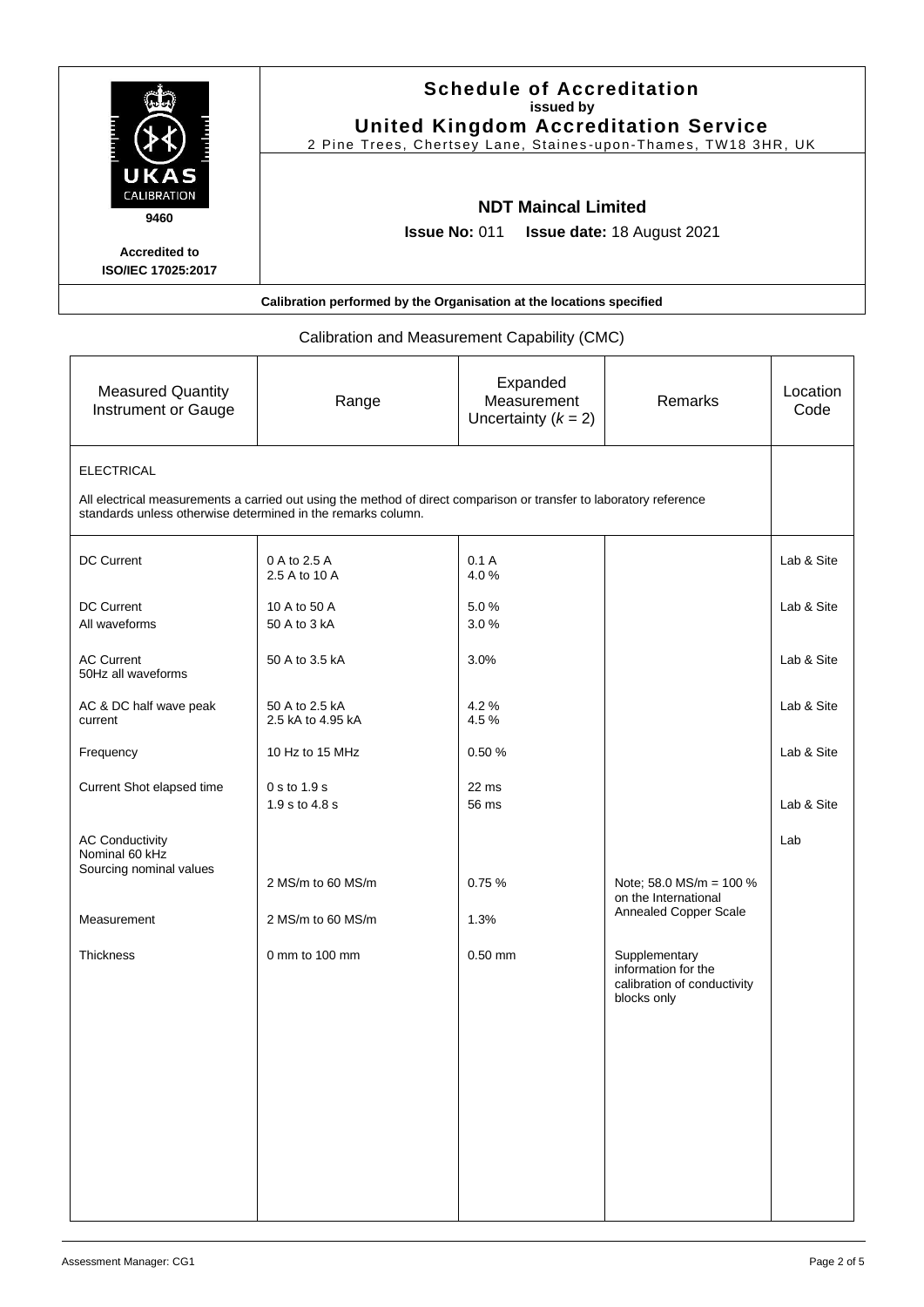|                                            | <b>Schedule of Accreditation</b><br>issued by<br><b>United Kingdom Accreditation Service</b><br>2 Pine Trees, Chertsey Lane, Staines-upon-Thames, TW18 3HR, UK |
|--------------------------------------------|----------------------------------------------------------------------------------------------------------------------------------------------------------------|
| UKAS<br>CALIBRATION<br>9460                | <b>NDT Maincal Limited</b><br><b>Issue No: 011 Issue date: 18 August 2021</b>                                                                                  |
| <b>Accredited to</b><br>ISO/IEC 17025:2017 |                                                                                                                                                                |
|                                            | Calibration performed by the Organisation at the locations specified                                                                                           |

| <b>Measured Quantity</b><br>Instrument or Gauge                      | Range                                                                                                                                                                                                                                                                                                                                                                                                                                                                                                                           | Expanded<br>Measurement<br>Uncertainty $(k = 2)$                                                                                                                                                                                                         | Remarks                                                                                                                                                                                          | Location<br>Code |
|----------------------------------------------------------------------|---------------------------------------------------------------------------------------------------------------------------------------------------------------------------------------------------------------------------------------------------------------------------------------------------------------------------------------------------------------------------------------------------------------------------------------------------------------------------------------------------------------------------------|----------------------------------------------------------------------------------------------------------------------------------------------------------------------------------------------------------------------------------------------------------|--------------------------------------------------------------------------------------------------------------------------------------------------------------------------------------------------|------------------|
| ELECTRICAL VERIFICATION<br>of ULTRASONIC FLAW<br>DETECTION EQUIPMENT | As BS EN 12668-1:2010 Group<br>2 tests and including the<br>following calibrations and<br>quantities:<br>Stability after warm up (height)<br>Stability after warm up (width)<br>Jitter - screen height<br>Jitter - screen width<br>Stability against voltage variation<br>(height)<br>Stability against voltage variation<br>(width)<br>Transmitter voltage 50 V to<br>500 V<br>Pulse risetime 30 V to 450 V<br>Pulse duration 1 ms to 25 ns<br><b>Pulse Reverberation</b><br>Amplifier frequency response<br>100 kHz to 50 MHz | 0.50 % of screen<br>height<br>0.50 % of screen width<br>$0.50$ % of screen<br>height<br>0.50 % of screen width<br>0.50 % of screen<br>height<br>0.5 % of screen width<br>4.2%<br>3.0 <sub>ns</sub><br>2.5 ns + 2.0 $%$<br>2.5V<br>4.0 % of screen height | The method of<br>measurement is described<br>in the standards listed.<br>These claims are all<br>dominated by the<br>resolution of the digital<br>readout rather than the<br>display resolution. | Lab & Site       |
|                                                                      | Equivalent input noise<br>Linearity of vertical display                                                                                                                                                                                                                                                                                                                                                                                                                                                                         | 5.0 $nV/\sqrt{Hz}$<br>2.5 % of screen height                                                                                                                                                                                                             |                                                                                                                                                                                                  |                  |
| Attenuation                                                          | Accuracy of attenuator reference<br>to a nominal 1 V at f0<br>$0$ dB to 60 dB<br>60 dB to 90 dB<br>Linearity of timebase x axis                                                                                                                                                                                                                                                                                                                                                                                                 | $0.50$ dB<br>2.0 dB<br>1.0 % of screen width                                                                                                                                                                                                             |                                                                                                                                                                                                  |                  |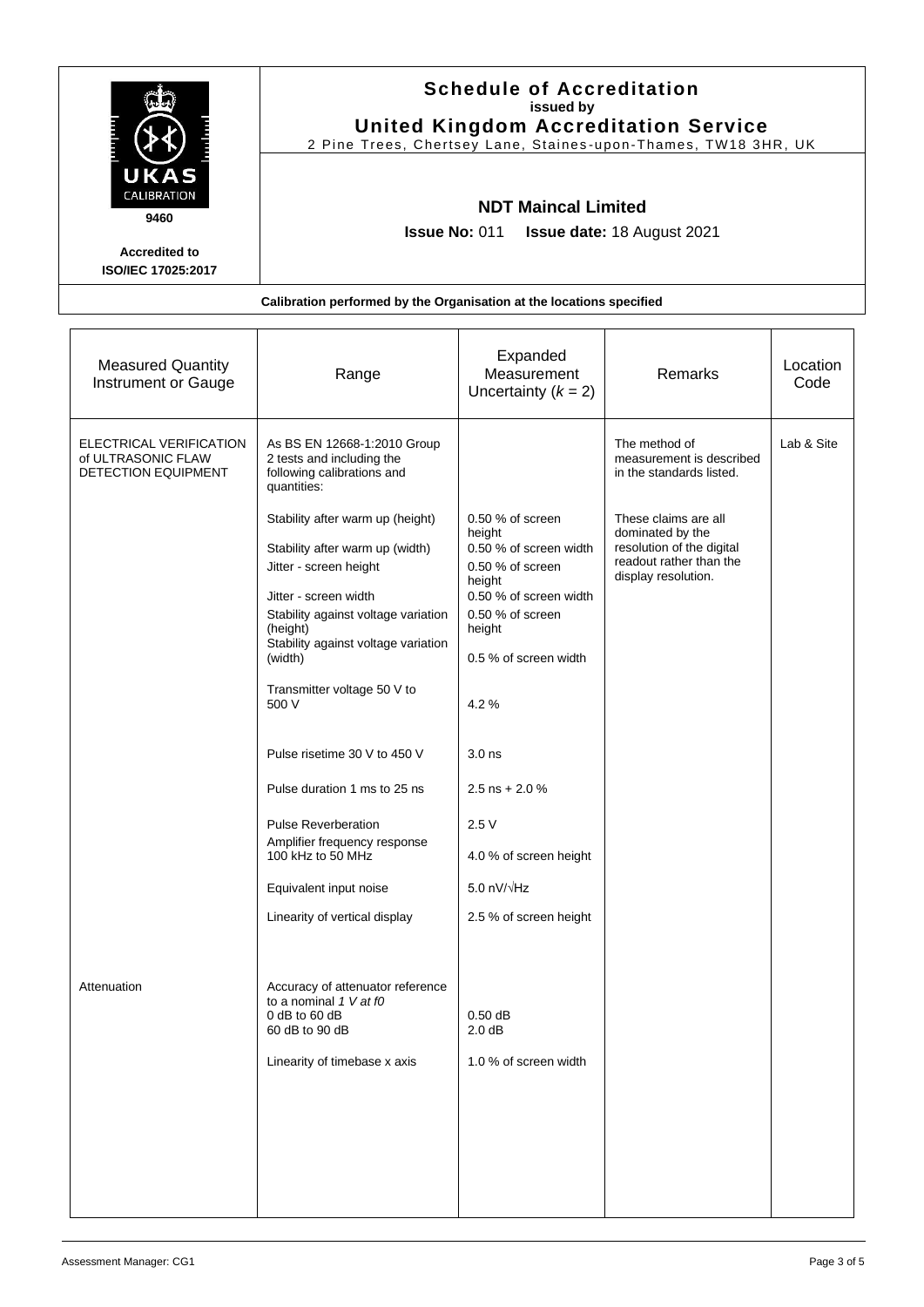|                                            | <b>Schedule of Accreditation</b><br>issued by<br><b>United Kingdom Accreditation Service</b><br>2 Pine Trees, Chertsey Lane, Staines-upon-Thames, TW18 3HR, UK |
|--------------------------------------------|----------------------------------------------------------------------------------------------------------------------------------------------------------------|
| UKAS<br>CALIBRATION<br>9460                | <b>NDT Maincal Limited</b><br><b>Issue No: 011 Issue date: 18 August 2021</b>                                                                                  |
| <b>Accredited to</b><br>ISO/IEC 17025:2017 |                                                                                                                                                                |

| <b>Measured Quantity</b><br>Instrument or Gauge                                   | Range                                                                                                                                    | Expanded<br>Measurement<br>Uncertainty $(k = 2)$                          | <b>Remarks</b>                                                                                                                  | Location<br>Code |
|-----------------------------------------------------------------------------------|------------------------------------------------------------------------------------------------------------------------------------------|---------------------------------------------------------------------------|---------------------------------------------------------------------------------------------------------------------------------|------------------|
| ELECTRICAL VERIFICATION<br>of ULTRASONIC FLAW<br>DETECTION EQUIPMENT<br>continued | As BS EN ISO 22232-1:2020<br>Group 2 tests and including the<br>following calibrations and<br>quantities:<br>Transmitter voltage 50 V to | 4.2%                                                                      | The method of<br>measurement is described<br>in the standards listed.                                                           | Lab & Site       |
|                                                                                   | 500 V<br>Pulse risetime 30 V to 450 V                                                                                                    | 3.0 <sub>ns</sub>                                                         |                                                                                                                                 |                  |
|                                                                                   | Pulse duration 1 ms to 25 ns                                                                                                             | 2.5 ns + 2.0 $%$                                                          |                                                                                                                                 |                  |
|                                                                                   | Amplifier frequency response<br>100 kHz to 50 MHz<br>Equivalent input noise<br>Linearity of vertical display                             | 4.0 % of screen height<br>$5.0$ nV/ $\sqrt{Hz}$<br>2.5 % of screen height | Method B                                                                                                                        |                  |
|                                                                                   | Accuracy of attenuator reference<br>to a nominal 1 V at f0<br>0 dB to 60 dB<br>60 dB to 90 dB                                            | $0.50$ dB<br>2.0 dB                                                       |                                                                                                                                 |                  |
| <b>PRESSURE</b>                                                                   |                                                                                                                                          |                                                                           |                                                                                                                                 |                  |
| Gas pressure gauge                                                                |                                                                                                                                          |                                                                           |                                                                                                                                 |                  |
| Calibration of pressure<br>indicating instruments and<br>gauges                   | 0 Pa to 200 kPa<br>200 kPa to 400 kPa<br>400 kPa to 700 kPa                                                                              | 2.3 kPa<br>3.6 kPa<br>4.2 kPa                                             | Calibration by comparison<br>with a digital pressure<br>standard. Calibrations can<br>be undertaken in other<br>pressure units. | Lab & Site       |
| Temperature                                                                       |                                                                                                                                          |                                                                           |                                                                                                                                 |                  |
| Temperature controlled ovens<br>and associated indicators                         | 45 °C to 75 °C                                                                                                                           | 1.5 °C                                                                    | Single and multipoint<br>monitoring probes<br>Time dependent<br>temperature profiling                                           | Site             |
| Water temperature indicators                                                      | 1 °C to 55 °C                                                                                                                            | 2.5 °C                                                                    |                                                                                                                                 | Lab & site       |
|                                                                                   |                                                                                                                                          | <b>END</b>                                                                |                                                                                                                                 |                  |